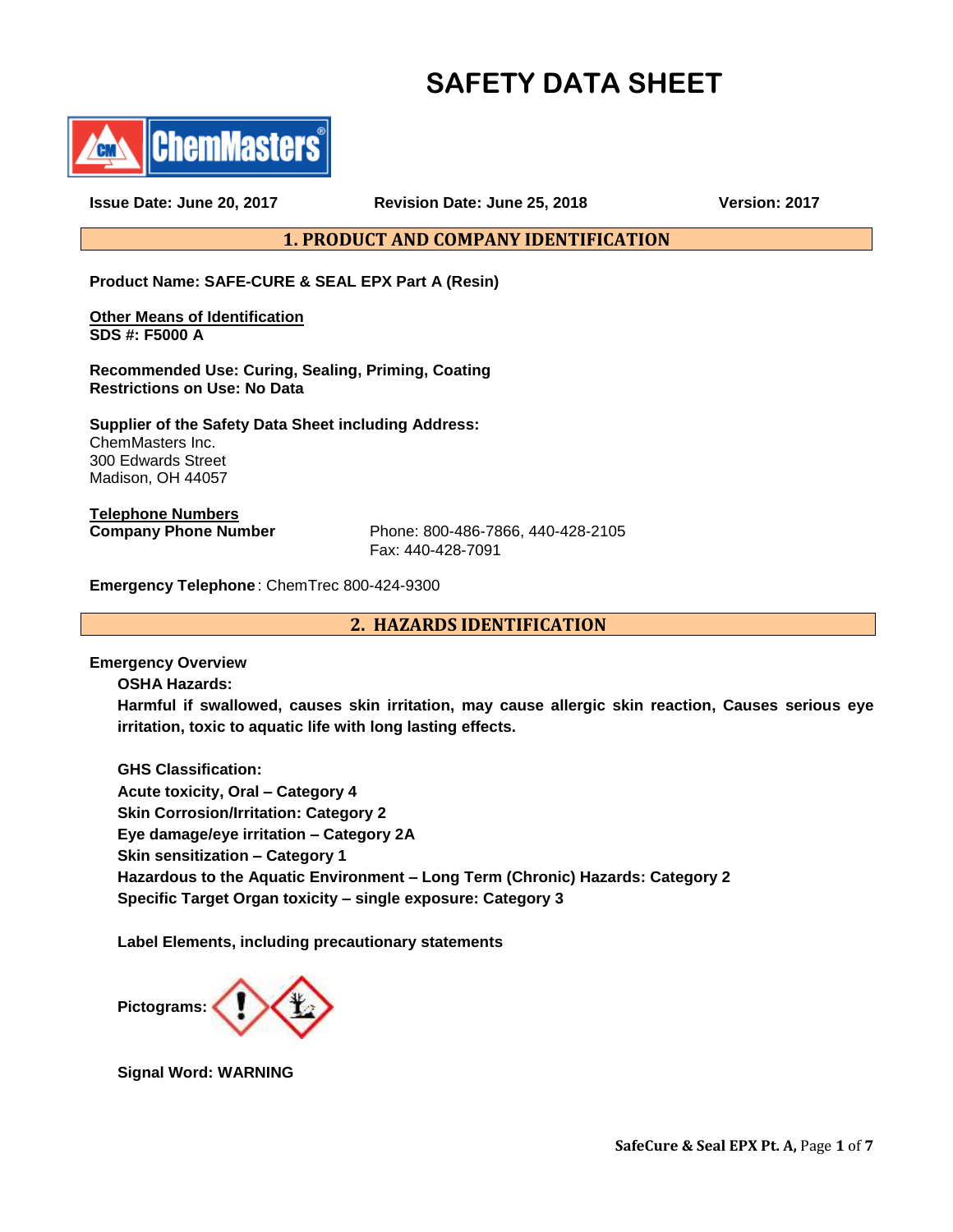## **Hazard Statements:**

- **H302 Harmful if swallowed**
- **H315 Causes skin irritation.**
- **H317 May cause an allergic skin reaction.**
- **H319 Causes serious eye irritation.**
- **H335 May cause respiratory irritation.**
- **H411 Toxic to aquatic life with long lasting effects.**

# **Precautionary Statement(s)**

**Prevention:**

| P261 | Avoid breathing dust/fume/gas/mist/vapours//spray. |
|------|----------------------------------------------------|
|------|----------------------------------------------------|

- **P264 Wash hands and skin thoroughly after handling.**
- **P270 Do not eat, drink or smoke when using this product.**
- **P271 Use only outdoors or in a well ventilated area**
- **P272 Contaminated work clothing should not be allowed out of the workplace.**
- **P273 Avoid release to the environment.**
- **P280 Wear protective gloves/protective clothing/eye protection/face protection.**

## **Response:**

| P304+P340+P312 IF INHALED: Remove person to fresh air and keep comfortable for breathing. Call a |
|--------------------------------------------------------------------------------------------------|
|                                                                                                  |
|                                                                                                  |
|                                                                                                  |
|                                                                                                  |

# **Storage:**

| Storage.  |                                                                  |  |  |  |
|-----------|------------------------------------------------------------------|--|--|--|
| P403+P233 | Store in a well-ventilated place. Keep container tightly closed. |  |  |  |
| P405      | Store locked up                                                  |  |  |  |
| Disposal: |                                                                  |  |  |  |
|           | .                                                                |  |  |  |

**P501 Dispose of contents/container in accordance with local/regional/national regulations.**

# **3. COMPOSITION/INFORMATION ON INGREDIENTS**

## **Component**

Bisphenol A, epichlorohydrin CAS#: 25068-38-6 70-75% 2-ethyl hexyl Glycidyl Ether CAS#: 2461-15-6 25-30%

Ingredients not listed on this safety data sheet are considered to be non-hazardous according to OSHA 1910.1200 or are not present above their cutoff levels. Where a range is displayed, the exact percentage of composition has been withheld as a trade secret.

# **4. FIRST AID MEASURES**

## **First Aid Measures**

General Advice: Consult a physician. Show this safety data sheet to the doctor in attendance. Move out of dangerous area.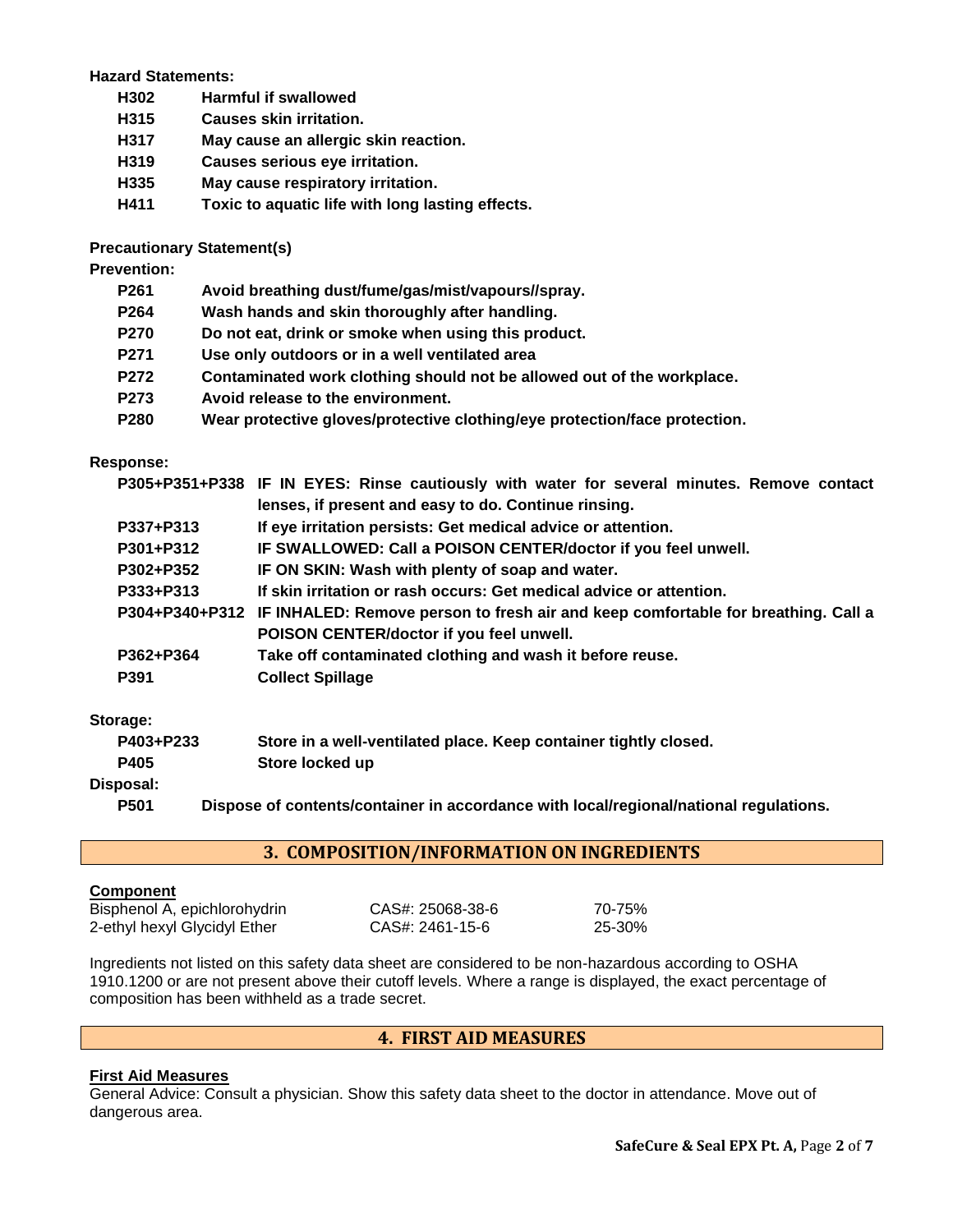**Inhalation:** IF INHALED: Remove person to fresh air and keep comfortable for breathing. Call a POISON CENTER/doctor if you feel unwell. If not breathing, give artificial respiration. Consult a physician.

**Eye Contact:** IF IN EYES: Rinse cautiously with water for several minutes. Remove contact lenses, if present and easy to do. Continue rinsing.

**Ingestion:** IF SWALLOWED: Do NOT induce vomiting. Never give anything by mouth to an unconscious person. Rinse mouth with water Call a POISON CENTER/doctor if you feel unwell.

**Skin Contact:** Wash off with soap and plenty of water. If skin irritation or rash occurs: Get medical advice or attention.

## **5. FIRE-FIGHTING MEASURES**

### **Suitable Extinguishing Media**

Water spray, alcohol-resistant foam, dry chemical, or carbon dioxide

#### **Specific Hazards Arising from the Chemical**

In case of fire, toxic fumes might be formed.

#### **Hazardous Combustion Products**

Carbon dioxide and Carbon monoxide

#### **Protective Equipment and Precautions for Firefighters**

Wear self-contained breathing apparatus and full protective gear for firefighting.

#### **Further Information**

See Section 7 for safe handling and storage.

## **6. ACCIDENTAL RELEASE MEASURES**

#### **Personal Precautions, Protective Equipment and Emergency Procedures**

In case of spill wear appropriate personal protective equipment during any cleanup and response activities. Avoid skin contact and inhalation.

#### **Environmental Precautions**

Prevent further leakage or spillage if safe to do so. Do not let product enter drains.

#### **Methods and Material for Containment and Cleaning Up**

Dike and contain spill with inert absorbent materials. Soak up with inert material and dispose of as hazardous waste. Keep in suitable, closed containers for disposal.

## **7. HANDLING AND STORAGE**

## **Precautions for Safe Handling**

Avoid contact with skin and eyes. Avoid inhalation of vapour or mist.

## **Conditions for Safe Storage, Including any Incompatibilities**

**General information:** Store in cool place. Keep container tightly closed in a dry and well ventilated place. Keep away from heat (<95 degrees F/<35 degrees C). Containers which are opened must be carefully resealed and kept upright to prevent leakage.

**Safe Storage:** No Additional Data **Incompatibilities:** None known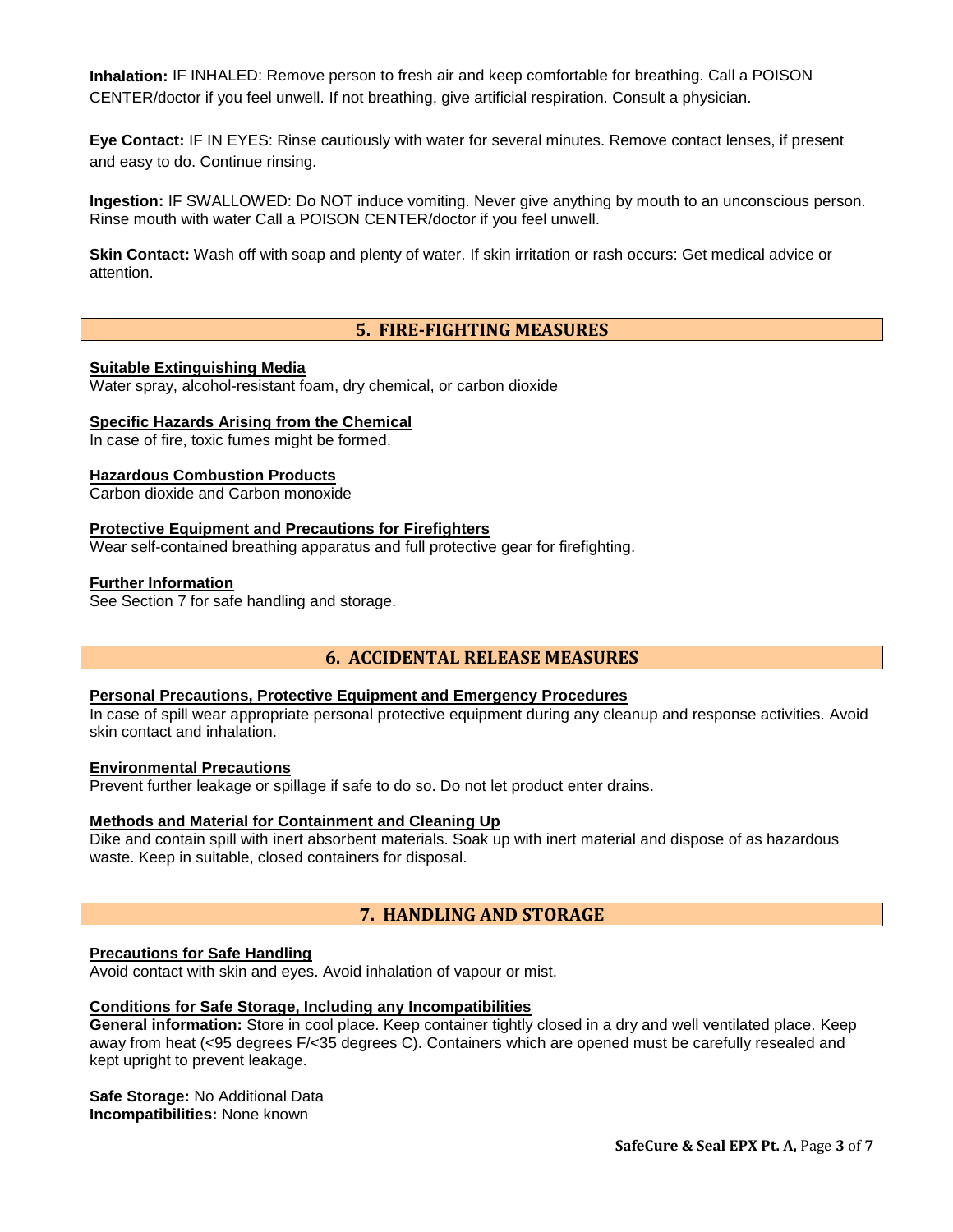# **8. EXPOSURE CONTROLS/PERSONAL PROTECTION**

## **Exposure Guidelines Component Exposure Limits**

This material contains no substances with occupational exposure limit values.

## **Appropriate Engineering Controls**

Local Ventilation: Recommended General Ventilation: Recommended

## **Individual Protection Measures, such as Personal Protective Equipment**

**Eye/Face Protection:** Use proper protection – Safety Glasses as a minimum

**Skin and Body Protection:** Wash at mealtime and end of shift. Skin contact must be avoided by using impervious protective clothing (gloves, aprons, boots, etc.). Use chemical protective gloves as a minimum and wash skin promptly upon any skin contact.

**Respiratory Protection:** Use respiratory protection unless adequate local exhaust ventilation is provided or exposure assessment demonstrates that exposures are within recommended exposure guidelines. Where concentrations are above recommended limits or are unknown, appropriate respiratory protection should be worn. Follow OSHA respirator regulations (29 CFR 1910.134) and use NIOSH/MSHA approved respirators.

## **General Hygiene Considerations**

**Physical State**

Handle in accordance with good industrial hygiene and safety practice. Wash hands before & after breaks and work day.

# **9. PHYSICAL AND CHEMICAL PROPERTIES**

## **Information on Basic Physical and Chemical Properties**

| <b>Physical State</b><br>Appearance: Liquid<br>Color: Clear | <b>Odor: Mild</b>              | Odor threshold: No Data        |  |  |
|-------------------------------------------------------------|--------------------------------|--------------------------------|--|--|
| <b>Property</b><br>Vapor Pressure                           | Value<br>Not Available         | <b>Remarks – Method</b>        |  |  |
| Vapor Density                                               | Not Available                  |                                |  |  |
| <b>Relative Density</b><br>pH:                              | Not Available<br>Not Relevant  |                                |  |  |
| Melting/Freezing Point                                      | Not Relevant                   |                                |  |  |
| Solubility                                                  | Not Available                  |                                |  |  |
| <b>Evaporation Rate</b>                                     | Not Available                  |                                |  |  |
| <b>Flash Point</b>                                          | >207 Degrees F (>97 Degrees C) | Closed Cup                     |  |  |
| <b>Flammability Limits</b>                                  | Not Relevant                   |                                |  |  |
| Flammability (Solid, gas)                                   | Not Relevant                   |                                |  |  |
| <b>Auto Ignition Temperature</b>                            | Not Available                  |                                |  |  |
| Initial Boiling Point/Boiling Range                         | Not Available                  |                                |  |  |
| Decomposition Temperature                                   | Not Available                  |                                |  |  |
| Viscosity                                                   | Not Available                  |                                |  |  |
| <b>Specific Gravity</b>                                     | 1.07                           | Density: 8.97 lb./gal. +/- 0.1 |  |  |
|                                                             |                                |                                |  |  |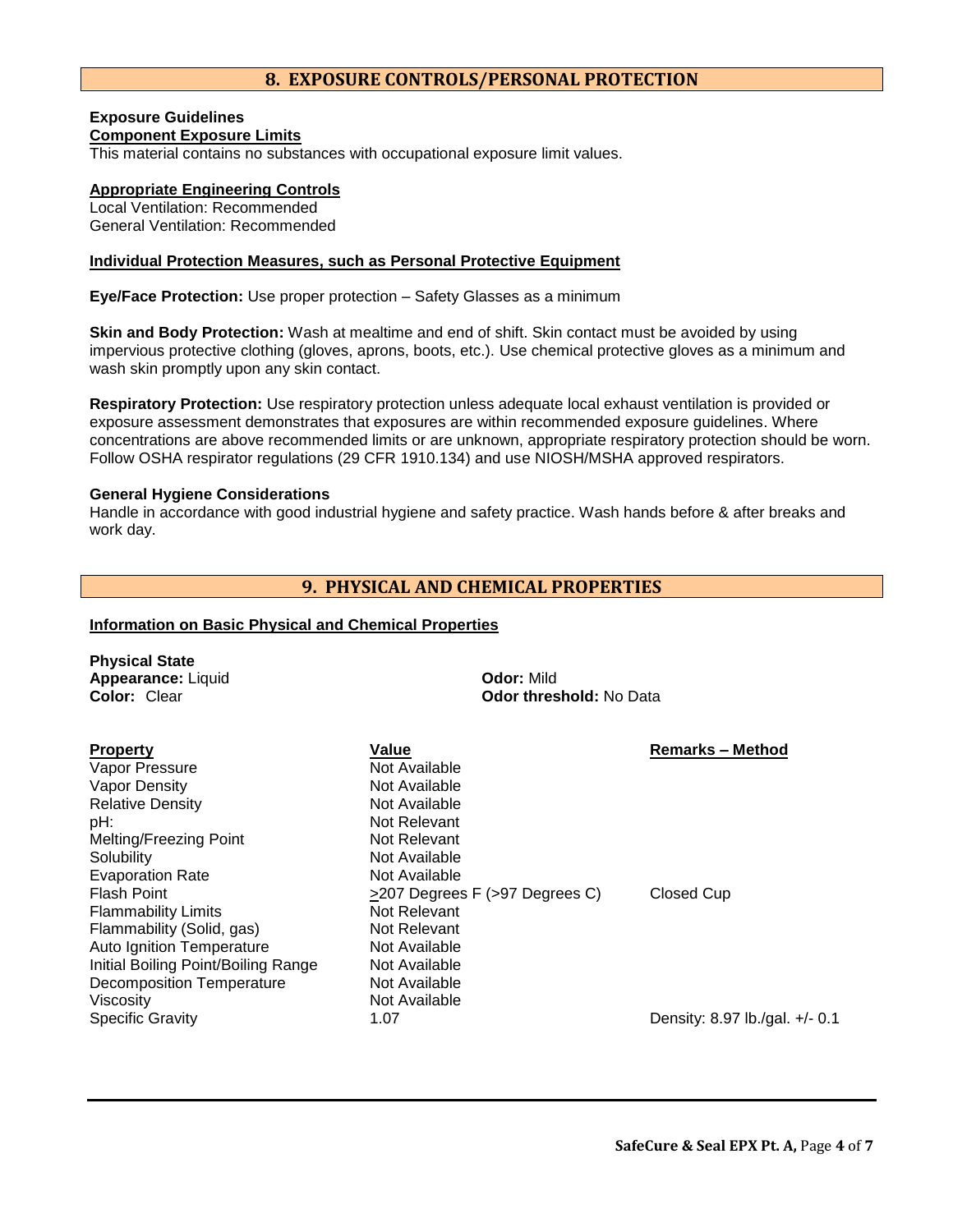# **10. STABILITY AND REACTIVITY**

## **Chemical Stability:**

Stable

# **Possibility of Hazardous Reactions:**

No Data Available.

## **Conditions to Avoid:**

Store away from heat.

## **Incompatible Materials:**

Acids, Amines, Bases and Oxidizing Agents.

## **Hazardous Decomposition Products**

Carbon dioxides, Carbon monoxide, Chloro hydrogen

# **11. TOXICOLOGICAL INFORMATION**

**Likely Routes of Exposure:** Inhalation, Skin Contact, Eye Contact, Ingestion

## **Symptoms of Exposure:**

- **H302 Harmful if swallowed**
- **H315 Causes skin irritation.**
- **H317 May cause an allergic skin reaction.**
- **H319 Causes serious eye irritation.**
- **H335 May cause respiratory irritation.**

## **Numerical measures of toxicity:**

Acute Toxicity – Oral LD50 1,000 – 5000 mg/Kg Rat LD50 500 – 2000 mg/Kg Mouse Acute Toxicity – Dermal LD50 > 20,000 – 20,000 mg/Kg Rat LD50 > 20,000 mg/Kg Rabbit LD50 1,270 mg/Kg Mouse.

Acute Toxicty – Inhalation No Data

# **Delayed and Immediate Effects as well as Chronic Effects from Short and Long-Term Exposure**

**Carcinogenicity: IARC, ACGIH, NTP, OSHA** No components of this product present at levels greater than or equal to 0.1% is identifies as a carcinogen or potential carcinogen. **Specific target organ toxicity:** Single exposure – Category 3, Respiratory System, May cause respiratory irritation.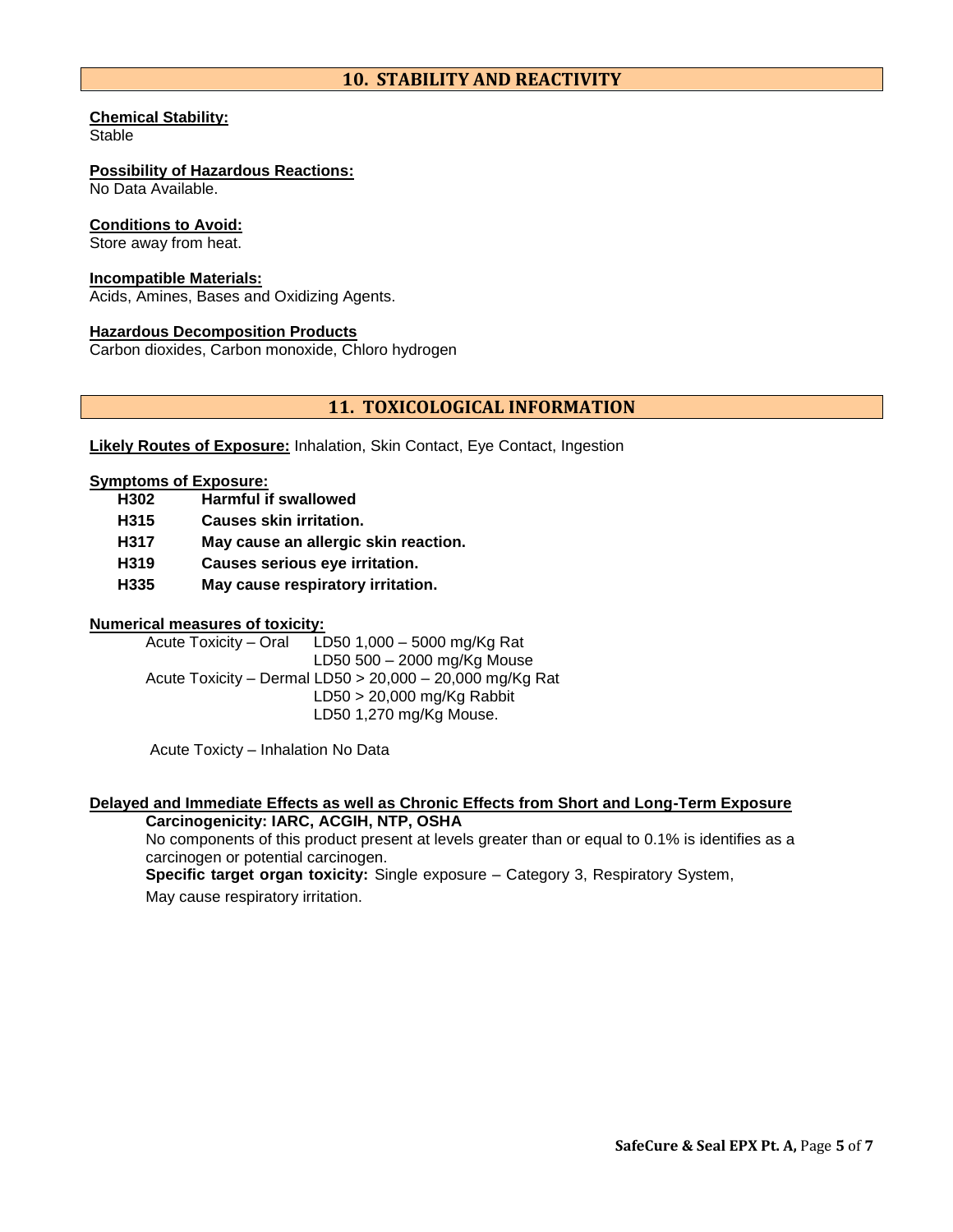# **12. ECOLOGICAL INFORMATION**

**Eco toxicity:** Fish: LC50 1.41 mg/l 96 hr. Oryzias latipes Crustacea: EC50 1.7 mg/l 48 hr. Aquatic Plants: No Data

**Persistence and Degradability:** No Data Available

**Bioaccumulation:** Concentration: log Kow 2.281 (estimate) BCF 0.56 – 0.67 Bio Resolvability: 0(%) 28 day; Non-degradable

**Mobility:** No Data Available

**Other Adverse Effects**: No Data Available

# **13. DISPOSAL CONSIDERATIONS**

#### **Waste Treatment Methods**

**Disposal of Wastes:** This product is not expected to be a hazardous waste under RCRA. It is however toxic to aquatic life. Dispose of in conformance with all federal, state and local regulations.

**Contaminated Packaging:** Dispose of as unused material.

## **14. TRANSPORT INFORMATION**

#### **D.O.T.:** Not Regulated

**I.M.D.G.:** UN3082, Environmentally Hazardous Substance, Liquid, N.O.S. (Diglycidyl Ether of Bisphenol A), 9, III (Special Precaution: F-A, S-F) **Marine Pollutant:** Yes

**I.A.T.A.:** UN3082, Environmentally Hazardous Substance, Liquid, N.O.S. (Diglycidyl Ether of Bisphenol A), 9, III Cargo Packing Instruction: 964 Passenger Packing Instruction: 964

## **15. REGULATORY INFORMATION**

## **International Inventories**

**TSCA:** All chemical substances in this material are included on or exempted from listing on the TSCA Inventory of Chemical Substances.

**US Federal Regulations SARA 302: None Known SARA 311/312 Hazard Categories:** Acute Health Hazard **SARA 313 Hazard Categories:** None Known

**CWA (Clean Water Act):** None Known

## **Supplemental State Compliance Information**

#### California:

Warning: This product does not contain any chemical(s) listed by the State of California under the Safe Drinking Water and Toxic Enforcement Act of 1986 (Proposition 65) as being known to cause cancer, birth defects or other reproductive harm.